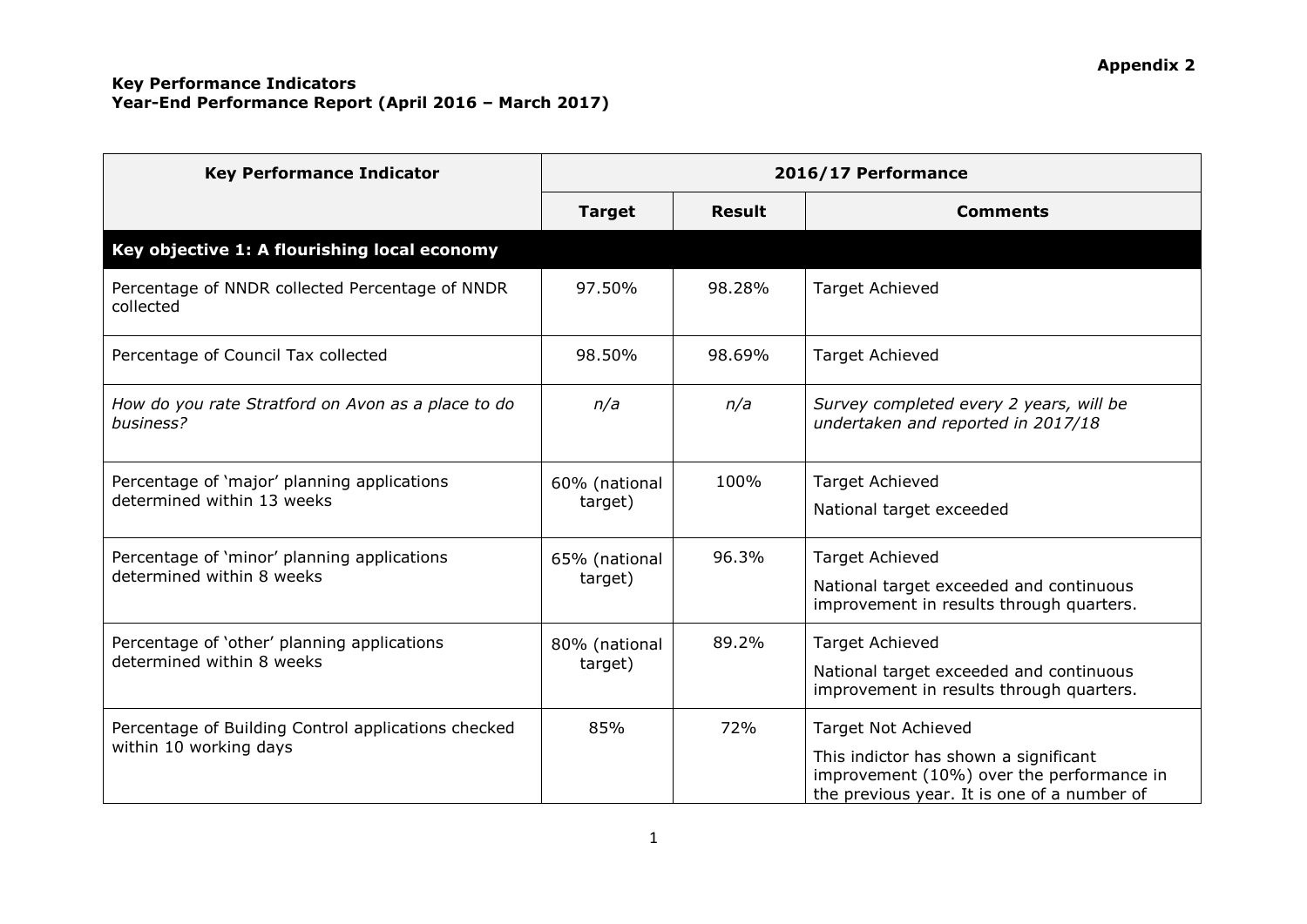| <b>Key Performance Indicator</b>                                                                                     | 2016/17 Performance                                                  |                                                                            |                                                                                                                                                                                                                                                                                        |
|----------------------------------------------------------------------------------------------------------------------|----------------------------------------------------------------------|----------------------------------------------------------------------------|----------------------------------------------------------------------------------------------------------------------------------------------------------------------------------------------------------------------------------------------------------------------------------------|
|                                                                                                                      | <b>Target</b>                                                        | <b>Result</b>                                                              | <b>Comments</b>                                                                                                                                                                                                                                                                        |
|                                                                                                                      |                                                                      |                                                                            | measures used to monitor performance in<br>Building Control and, despite this indicator,<br>overall customer satisfaction remains excellent<br>and the trading position remains positive.<br>Resources have been reallocated to further<br>improve performance against this indicator. |
| Percentage of Land Charge searches turned around<br>within 10 working days                                           | n/a                                                                  | 51.6%                                                                      | No target was set for this indicator $-$ baseline<br>year.                                                                                                                                                                                                                             |
| Number of businesses referred to the Growth Hub via<br>the Councils actions                                          | 120<br>engagements<br>with<br>businesses &<br>40 business<br>assists | 316<br>businesses<br>were engaged<br>and 99<br>businesses<br>were assisted | <b>Target Achieved</b>                                                                                                                                                                                                                                                                 |
| Key Objective 2: People and their environment                                                                        |                                                                      |                                                                            |                                                                                                                                                                                                                                                                                        |
| Number of empty properties brought back into use                                                                     | 25 (per<br>annum)                                                    | 34                                                                         | <b>Target Achieved</b>                                                                                                                                                                                                                                                                 |
| Success of Anti-Social Behaviour interventions in<br>reducing the percentage of high risk victims to a<br>lower risk | 70%                                                                  | 89%                                                                        | <b>Target Achieved</b>                                                                                                                                                                                                                                                                 |
| Residual household waste per household (kg's)                                                                        | <385kg per<br>annum                                                  | 383.39                                                                     | <b>Target Achieved</b>                                                                                                                                                                                                                                                                 |
| Percentage of household waste sent to reuse,<br>recycling and composting                                             | >61%                                                                 | 61.1%                                                                      | <b>Target Achieved</b>                                                                                                                                                                                                                                                                 |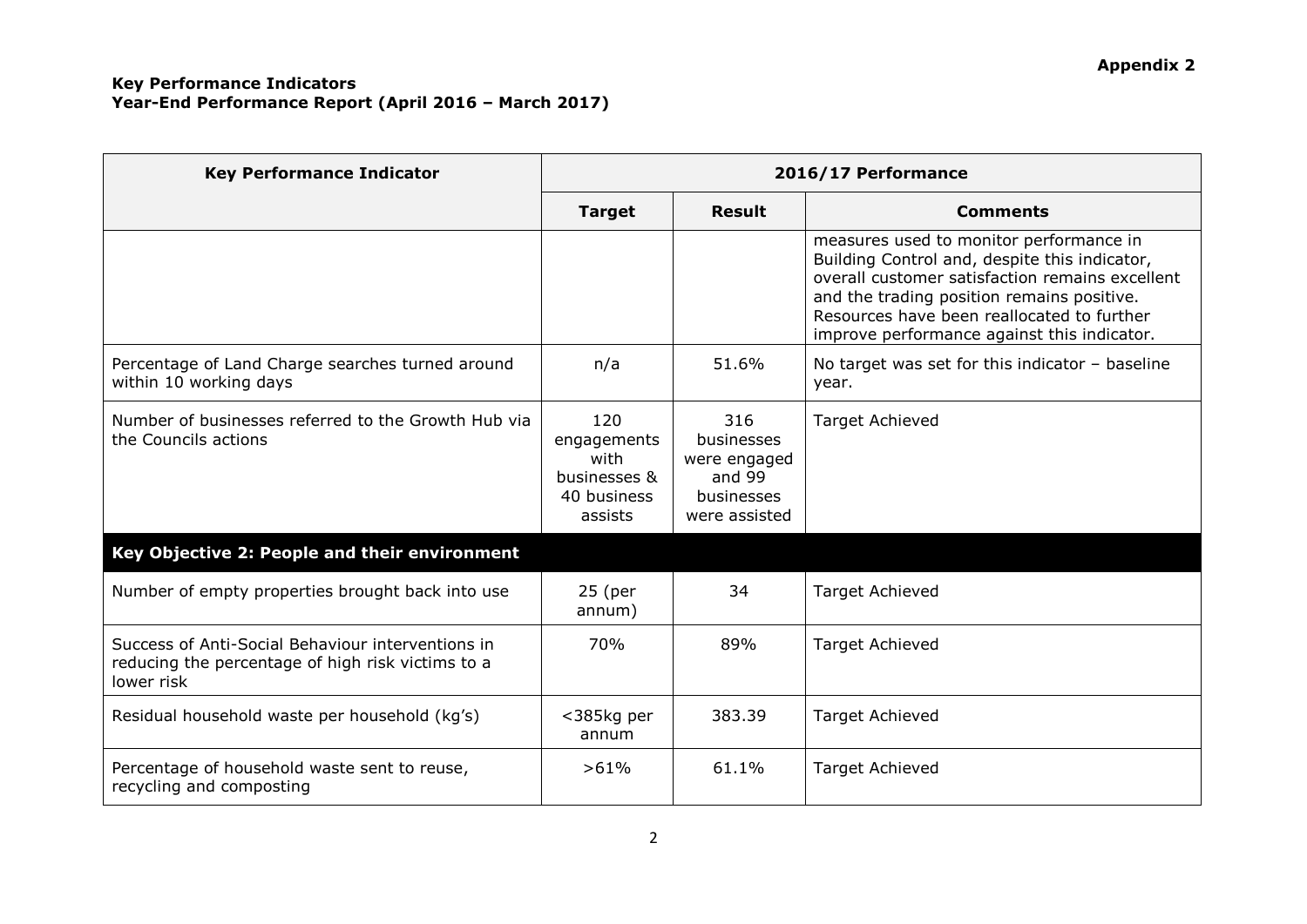| <b>Key Performance Indicator</b>                                                                                                    | 2016/17 Performance                               |               |                                                                                                                                                                                                                                                                                                                                                                                  |  |  |
|-------------------------------------------------------------------------------------------------------------------------------------|---------------------------------------------------|---------------|----------------------------------------------------------------------------------------------------------------------------------------------------------------------------------------------------------------------------------------------------------------------------------------------------------------------------------------------------------------------------------|--|--|
|                                                                                                                                     | <b>Target</b>                                     | <b>Result</b> | <b>Comments</b>                                                                                                                                                                                                                                                                                                                                                                  |  |  |
| Number of visits and percentage increase in usage of<br>each SDC Leisure Centre compared to the same<br>period of the previous year | 1,000,000<br>visits                               | 1,069,141     | <b>Target Achieved</b>                                                                                                                                                                                                                                                                                                                                                           |  |  |
| Percentage of time CCTV room is operational                                                                                         | 97%                                               | 99.9%         | <b>Target Achieved</b>                                                                                                                                                                                                                                                                                                                                                           |  |  |
| Percentage of people satisfied with their area as a<br>place to live                                                                | n/a                                               | n/a           | Survey has just been completed, results will be<br>reported at Quarter 1 2017/18                                                                                                                                                                                                                                                                                                 |  |  |
|                                                                                                                                     | Key Objective 3: Responsible community leadership |               |                                                                                                                                                                                                                                                                                                                                                                                  |  |  |
| Number of days taken to process Housing<br>Benefit/Council Tax Reduction Scheme new claim and<br>change events                      | 15 days                                           | 18 days       | <b>Target Not Achieved</b><br>Target was missed due to large volume of<br>correspondence being received and resource<br>issues. To bring this performance back on track,<br>extra resources have been allocated and a<br>review of processes to improve performance are<br>being undertaken. We will continue monitoring<br>resources and performance over the next 12<br>months |  |  |
| Percentage accuracy of which Housing<br>Benefit/Council Tax Reduction Scheme new claims<br>and change events are processed          | 90%                                               | 94%           | <b>Target Achieved</b>                                                                                                                                                                                                                                                                                                                                                           |  |  |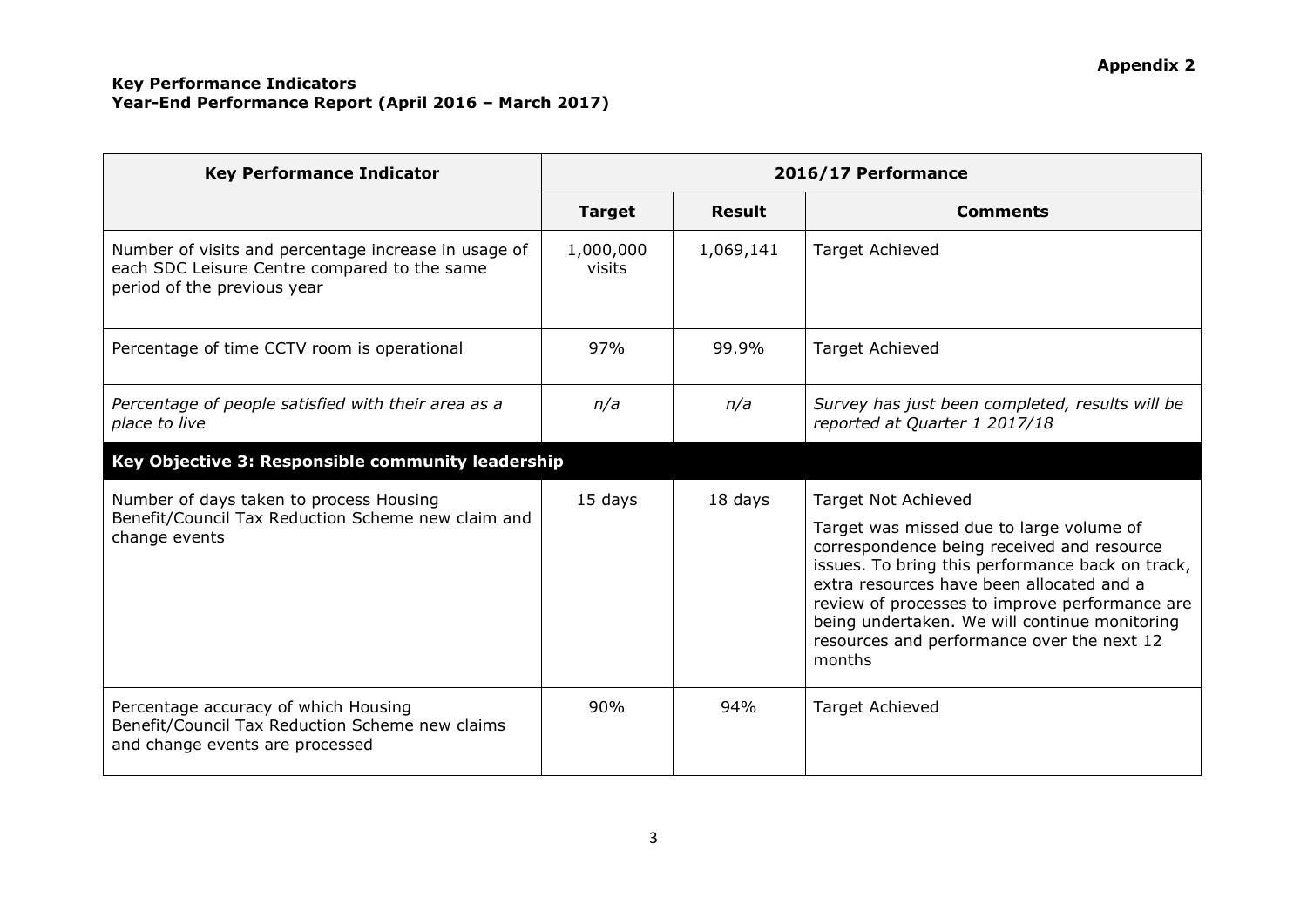| <b>Key Performance Indicator</b>                                                                                                                                          | 2016/17 Performance                     |               |                                                                                                                                                                                                                                                                                            |
|---------------------------------------------------------------------------------------------------------------------------------------------------------------------------|-----------------------------------------|---------------|--------------------------------------------------------------------------------------------------------------------------------------------------------------------------------------------------------------------------------------------------------------------------------------------|
|                                                                                                                                                                           | <b>Target</b>                           | <b>Result</b> | <b>Comments</b>                                                                                                                                                                                                                                                                            |
| Percentage of homeless applications decision and<br>notice within 33 days                                                                                                 | 82.5%                                   | 67.2%         | <b>Target Not Achieved</b><br>Performance stable following recruitment of<br>replacement of staff. Further work underway to<br>improve performance across the whole of the<br>Housing Advice Team which shows early signs<br>of wider customer experience and performance<br>improvements. |
| Percentage of Home Choice Plus applications<br>assessed and applicant notified of decision within 10<br>working days                                                      | 95%                                     | 25.5%         | <b>Target Not Achieved</b><br>Further mitigations being introduced across the<br>Housing Advice Team which shows early signs<br>of wider customer experience and performance<br>improvements.                                                                                              |
| Percentage of Disabled Facilities Grants (DFG)<br>applications which are processed within the average<br>end to end time (referral to completion) of 244<br>calendar days | 244 calendar<br>days                    | $103$ days    | <b>Target Achieved</b><br>Performance of shared service pilot (now HEART<br>Countywide Shared Service) excellent and<br>achieving all the benefits attributable to a<br>shared service model.                                                                                              |
| The number and locations of Customer Access<br>Terminals (CAT) installed per annum                                                                                        | Wellesbourne,<br>Kineton and 1<br>rural | Not Achieved  | <b>Target Not Achieved</b><br>Long Compton and Kineton Terminals have not<br>been installed due to locations not being<br>confirmed. Review of CAT effectiveness to be<br>undertaken before further sites rolled out<br>(scheduled 1st quarter of 2017/18).                                |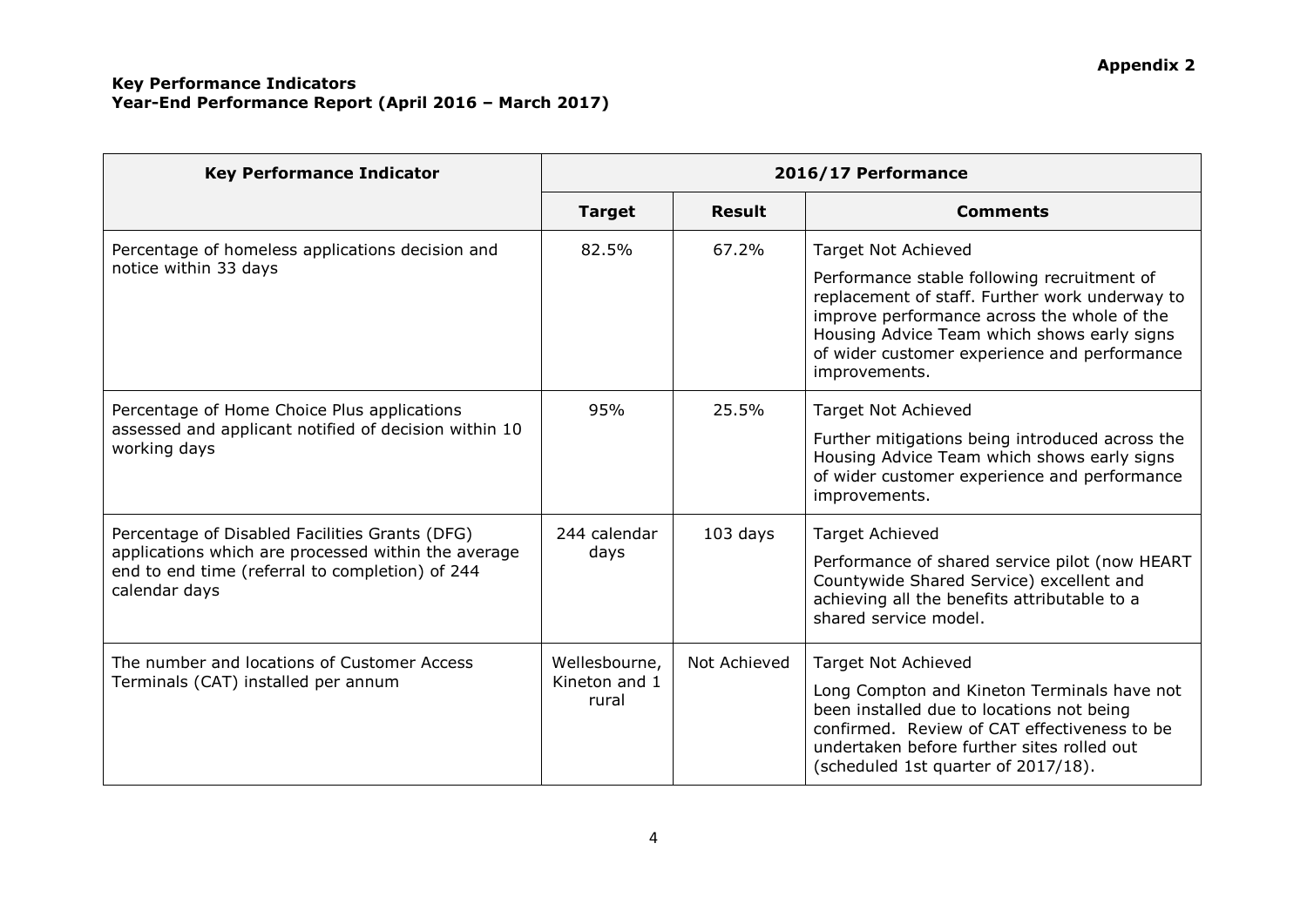| <b>Key Performance Indicator</b>                                                                                         | 2016/17 Performance                             |                                                                    |                                                                                                                                                                                                                             |
|--------------------------------------------------------------------------------------------------------------------------|-------------------------------------------------|--------------------------------------------------------------------|-----------------------------------------------------------------------------------------------------------------------------------------------------------------------------------------------------------------------------|
|                                                                                                                          | <b>Target</b>                                   | <b>Result</b>                                                      | <b>Comments</b>                                                                                                                                                                                                             |
| Percentage of residents who feel that they can<br>influence decisions in their local area                                | n/a                                             | n/a                                                                | Survey has just been completed, results will be<br>reported at Quarter 1 2017/18                                                                                                                                            |
| Percentage of residents who found it easy to access<br>Council services                                                  | n/a                                             | n/a                                                                | Survey has just been completed, results will be<br>reported at Quarter 1 2017/18                                                                                                                                            |
| Percentage of residents who say that 'traffic<br>congestion' requires most improvement                                   | n/a                                             | n/a                                                                | Survey has just been completed, results will be<br>reported at Quarter 1 2017/18                                                                                                                                            |
| <b>Corporate Health Indicators</b>                                                                                       |                                                 |                                                                    |                                                                                                                                                                                                                             |
| Number of sick days per FTE (excluding maternity<br>leave and long term sickness)                                        | 5.39 days<br>$(7.5$ days<br>annual target)      | $6.89$ days                                                        | <b>Target Achieved</b>                                                                                                                                                                                                      |
| Number of corporate complaints (only the complaints<br>deemed to be justified after investigation into the<br>complaint) | $n/a$ - reported<br>for<br>information<br>only  | 19 complaints<br>in total, 1<br>complaint<br>deemed<br>'justified' | No target set - reported for information only<br>8 complaints were received the Quarter, none<br>of which were deemed justified. For the<br>2016/17 period, 19 complaints were received in<br>total with 1 being justified. |
| Percentage of invoices paid within 10 days (excluding<br>creditors who have their own bespoke payment<br>terms)          | 99%                                             | 89.54%                                                             | <b>Target Not Achieved</b><br>Following a slow start performance has<br>improved throughout the year. Performance for<br>2017/18 should improve.                                                                            |
| Return on investments: Exceed London Interbank Bid<br>(LIBID) Rate                                                       | 10% higher<br>than the 3<br>month LIBID<br>rate | 210%                                                               | <b>Target Achieved</b><br>The Council's investment with Aberdeen Asset<br>Management currently exceeds the benchmark<br>by 210%.                                                                                            |